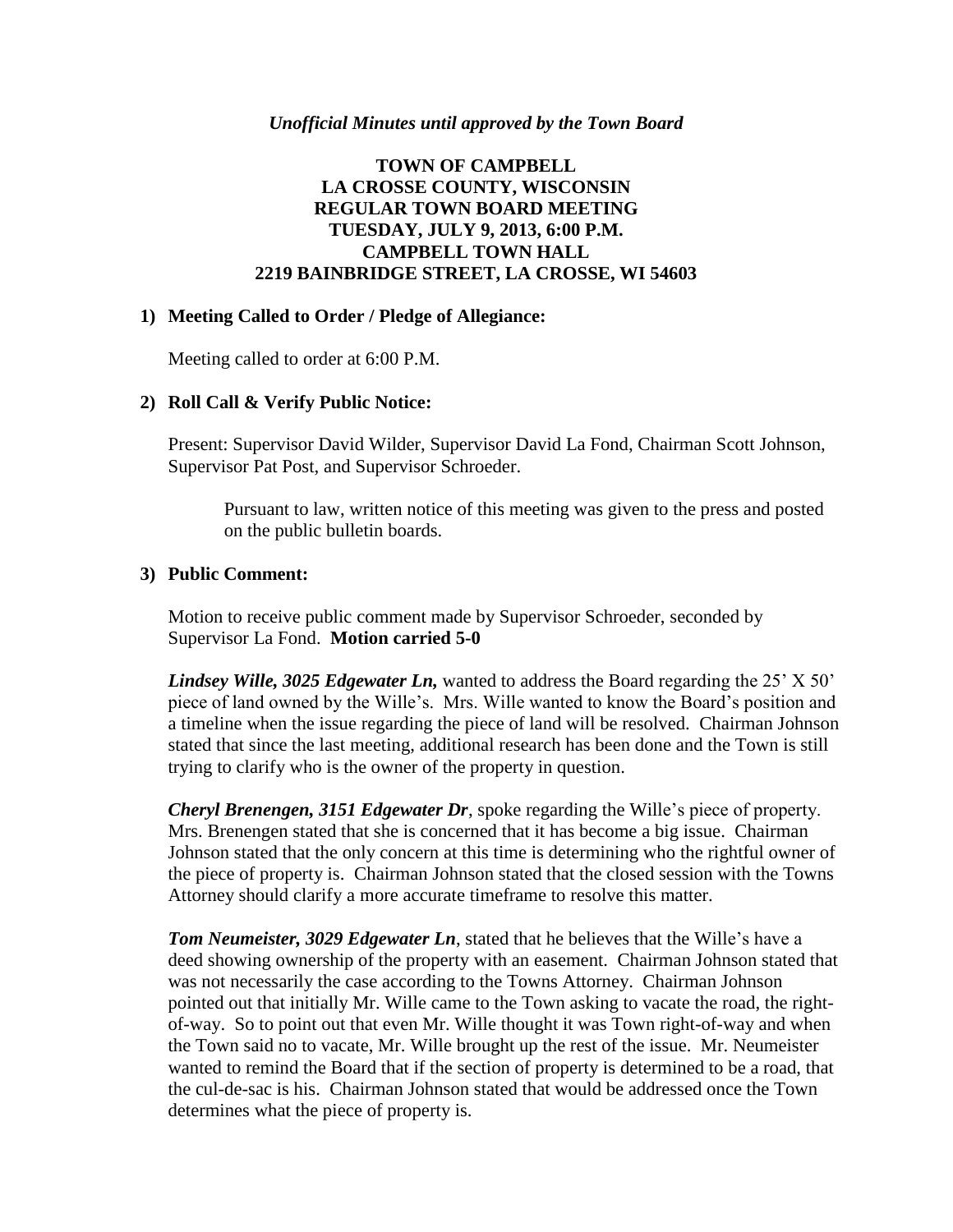*Phil Addis, Attorney for the Willes*, spoke on behalf of the Wille's. Mr. Addis stated that he has shared documents with the Town's Attorney regarding past deed and title work.

*Bea Foellmi, 1315 La Crescent Street*, commented about River Rats proceeding with a music festival after the Town Board denied them. Ms. Foellmi stated that the parking was an issue during the event. Ms. Foellmi stated that the Police drove through a couple times and did nothing to enforce the "No Parking" signs.

*Bruce Becker, 3111 Lakeshore Drive*, asked if River Rats had permits for all the signs they have up around the Island. Clerk Hawkins stated that River Rats has temporary sign permits for all banners. Mr. Becker inquired about the times for firework permits. Chairman Johnson stated the permits were good until 11:00pm. Mr. Becker asked Supervisor Schroeder if the manhole situation at Shenanigans has been taken care of. Supervisor Schroeder stated that the Town is still in the process of locating the manhole.

*Jeff Foellmi, 1503 Caroline Street*, mentioned that according to the fire department report, that there is a gentleman who now lives in Holmen and works for the Town of Campbell. Mr. Foellmi states that this gentleman cannot live out of the Town and work for the Town. Chairman Johnson stated that he believes the Fire Department by-laws do not have a residency requirement.

*Don Brenengen, 3151 Edgewater Drive*, spoke in favor of the project the Wille's are proposing.

Motion to close public comment made by Supervisor Schroeder, seconded by Supervisor Post. **Motion carried 5-0**

- **4) Consent Agenda: (All items listed are considered routine and will be enacted with one motion. There will be no separate discussion of these items unless a Board member so requests, in which case the item will be removed from the Consent Agenda and be considered on the Regular Agenda).**
	- **A) Approval of Minutes:** Annual Liquor License Meeting 06/11/2013, Regular Town Board Meeting 06/11/2013, Board of Review 06/18/2013
	- **B) Plan Commission Meeting Recommendations:** No Meetings
	- **C) Payment of Bills:**

Motion to approve Consent Agenda made by Supervisor Schroeder, seconded by Supervisor Post. **Motion carried 5-0**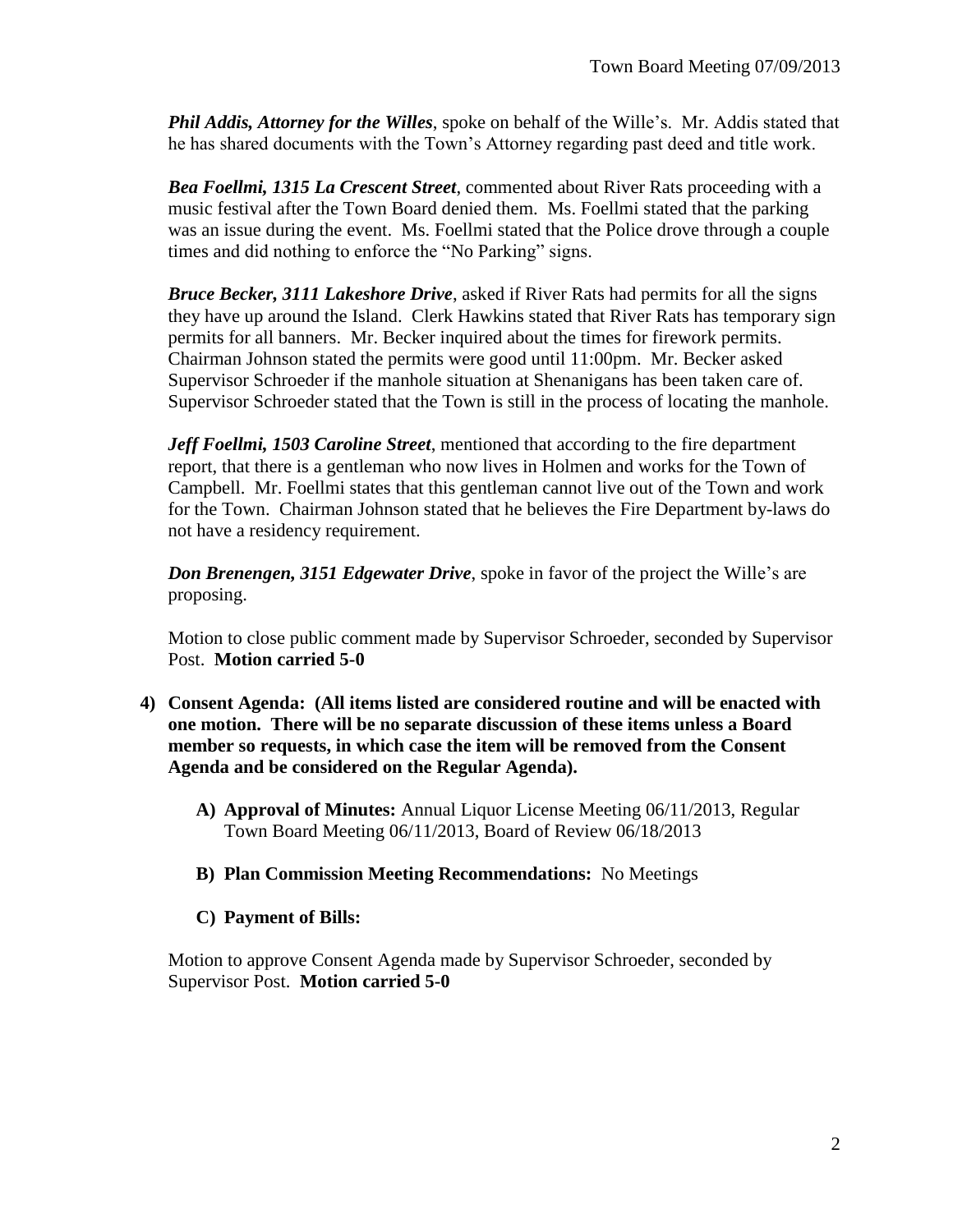## **5) Old Business:**

**A)** Update on renovations to Town Hall.

Supervisor Post made an update regarding the Town Hall water issue. Supervisor Post asked Dave Mydy from Fowler & Hammer to discuss the proposal from Paul Thompson, BASF. Mr. Mydy went through in detail his proposal for exterior work on the Town Hall. The base bid from BASF Report is for \$43,400. Chairman Johnson feels that this item should be looked at more closely and placed on a future agenda. Supervisor Post will continue to collect proposals and information to be able to plan one project.

## **No further action taken**

#### **6) New Business:**

**A)** Allex Larson, 516 Callaway Blvd., request for a third dog.

Allex Larson addressed the Board why she feels the need for a third dog. Ms. Larson submitted a petition from four surrounding residents showing no objections to her request for a third dog. No one showed up with objections.

Motion to allow Allex Larson's request for a third dog made by Supervisor Post, seconded by Supervisor Schroeder. **Motion carried 4-0; Supervisor Wilder abstained**

**B)** Discussion and possible action concerning issues with the alley at Bayshore Drive.

Supervisor La Fond stated that this issue has been resolved.

#### **No further action taken**

**C)** Approve Resolution for DNR Compliance Maintenance Annual Report (Sanitary Sewer).

Motion to approve Resolution 2013-07-09 as presented made by Supervisor Schroeder, seconded by Supervisor Post. **Motion carried 5-0**

**D)** Discussion on Library Fundraiser to be held Saturday, July 27, 2013 at Shenanigan's.

Supervisor Post discussed the future Library Fundraiser in detail to be held at Shenanigan's on Saturday, July 27, 2013.

## **No further action taken**